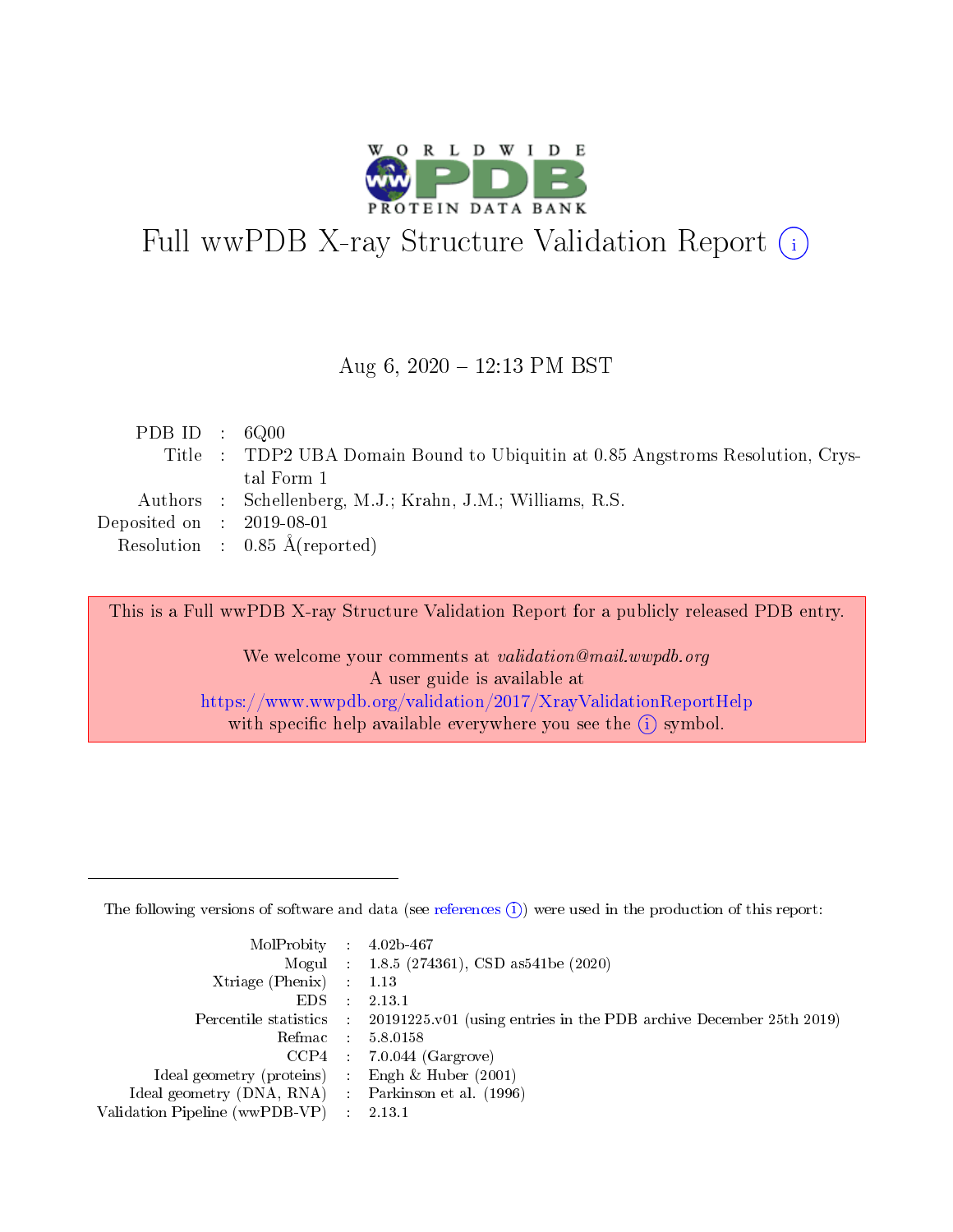## 1 [O](https://www.wwpdb.org/validation/2017/XrayValidationReportHelp#overall_quality)verall quality at a glance  $(i)$

The following experimental techniques were used to determine the structure: X-RAY DIFFRACTION

The reported resolution of this entry is  $0.85 \text{ Å}.$ 

Percentile scores (ranging between 0-100) for global validation metrics of the entry are shown in the following graphic. The table shows the number of entries on which the scores are based.



| Metric                | Whole archive<br>$(\#\mathrm{Entries})$ | <b>Similar resolution</b><br>$(\#\text{Entries}, \, \text{resolution range}(\textup{\AA}))$ |
|-----------------------|-----------------------------------------|---------------------------------------------------------------------------------------------|
| $R_{free}$            | 130704                                  | $1071(1.04-0.70)$                                                                           |
| Clashscore            | 141614                                  | $1143(1.04-0.68)$                                                                           |
| Ramachandran outliers | 138981                                  | $1065(1.04-0.68)$                                                                           |
| Sidechain outliers    | 138945                                  | $1066(1.04-0.68)$                                                                           |
| RSRZ outliers         | 127900                                  | $1038(1.04-0.70)$                                                                           |

The table below summarises the geometric issues observed across the polymeric chains and their fit to the electron density. The red, orange, yellow and green segments on the lower bar indicate the fraction of residues that contain outliers for  $>=3, 2, 1$  and 0 types of geometric quality criteria respectively. A grey segment represents the fraction of residues that are not modelled. The numeric value for each fraction is indicated below the corresponding segment, with a dot representing fractions  $\epsilon=5\%$  The upper red bar (where present) indicates the fraction of residues that have poor fit to the electron density. The numeric value is given above the bar.

| Mol | $Chain \  Length$ | Quality of chain     |  |  |  |  |
|-----|-------------------|----------------------|--|--|--|--|
|     | 76                | $\frac{0}{0}$<br>99% |  |  |  |  |
|     | 45                | 4%<br>96%            |  |  |  |  |

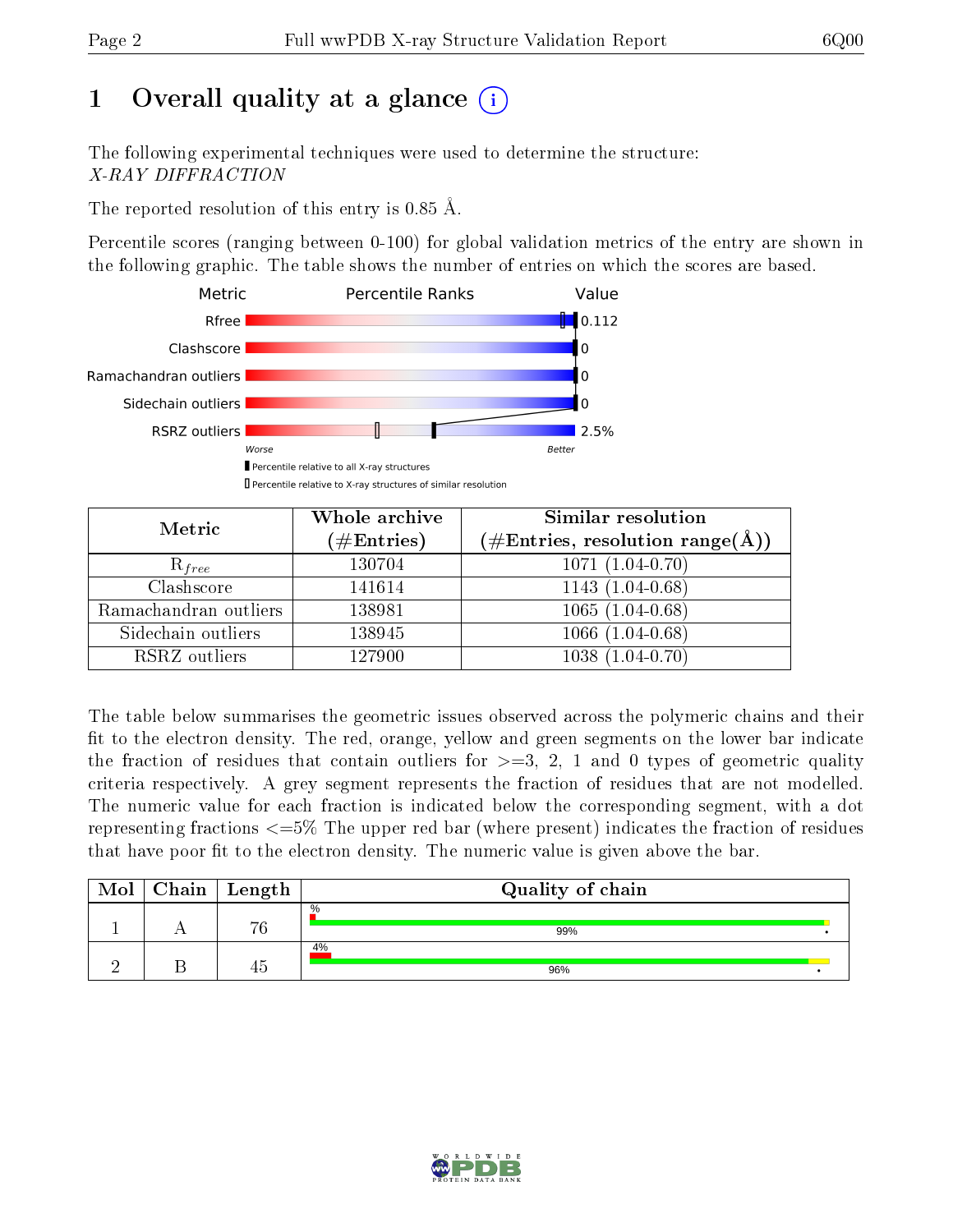## 2 Entry composition (i)

There are 4 unique types of molecules in this entry. The entry contains 2343 atoms, of which 786 are hydrogens and 0 are deuteriums.

In the tables below, the ZeroOcc column contains the number of atoms modelled with zero occupancy, the AltConf column contains the number of residues with at least one atom in alternate conformation and the Trace column contains the number of residues modelled with at most 2 atoms.

Molecule 1 is a protein called Ubiquitin.

| Mol | Chain | $\,$ Residues $\,$ |                        | Atoms |     |     |  | ZeroOcc | $\vert$ AltConf $\vert$ Trace $\vert$ |        |  |
|-----|-------|--------------------|------------------------|-------|-----|-----|--|---------|---------------------------------------|--------|--|
|     |       | 76                 | $\text{Total}$<br>1328 | 511   | 495 | 147 |  |         |                                       | $30\,$ |  |

Molecule 2 is a protein called Tyrosyl-DNA phosphodiesterase 2.

| Mol | Chain   Residues | Atoms        |     |     |      | ZeroOcc∣ | $\mid$ AltConf $\mid$ | $\perp$ Trace |  |  |
|-----|------------------|--------------|-----|-----|------|----------|-----------------------|---------------|--|--|
|     | 45               | Total<br>703 | 252 | 291 | - 70 | 85       |                       |               |  |  |

There are 3 discrepancies between the modelled and reference sequences:

| Chain |      | Residue   Modelled   Actual |                              | Comment                               | Reference |
|-------|------|-----------------------------|------------------------------|---------------------------------------|-----------|
|       | -22. | SER.                        | <b>Contract Contract</b>     | expression tag   UNP $O95551$         |           |
|       | 23   | A SN                        |                              | expression tag   UNP 095551           |           |
|       |      |                             | $\mathcal{L}_{\text{max}}$ . | $\pm$ expression tag $\pm$ UNP 095551 |           |

• Molecule 3 is POTASSIUM ION (three-letter code: K) (formula: K).

|  | $Mol$   Chain   Residues | Atoms | $^\mathrm{+}$ ZeroOcc   AltConf $^\mathrm{+}$ |  |
|--|--------------------------|-------|-----------------------------------------------|--|
|  |                          | Tota: |                                               |  |

• Molecule 4 is water.

|  | $Mol$   Chain   Residues | Atoms               | $ZeroOcc \   \ AltConf \  $ |
|--|--------------------------|---------------------|-----------------------------|
|  | 154                      | Total<br>202<br>202 | 80                          |
|  | 79                       | Total<br>108<br>108 | 47                          |

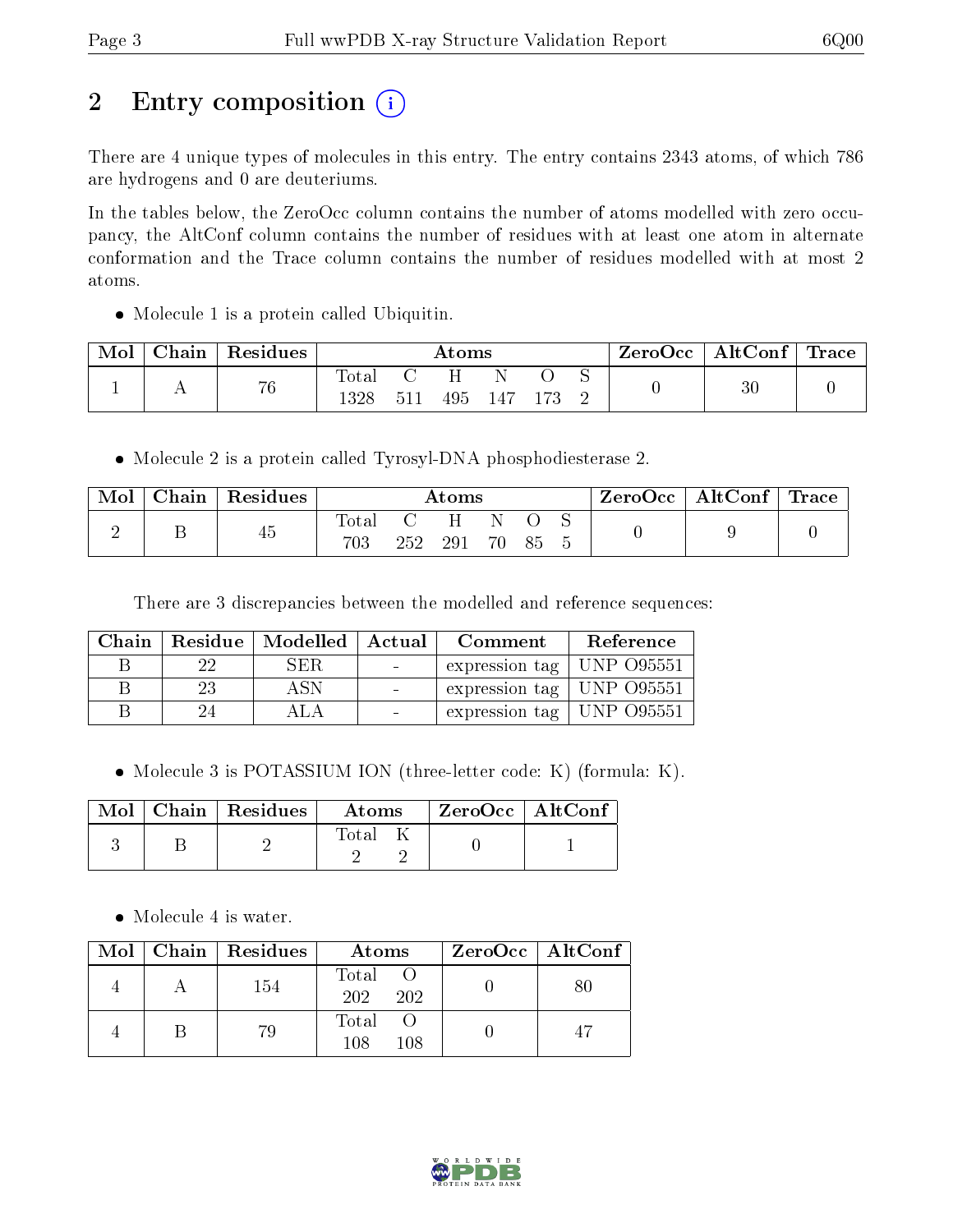## 3 Residue-property plots  $(i)$

These plots are drawn for all protein, RNA, DNA and oligosaccharide chains in the entry. The first graphic for a chain summarises the proportions of the various outlier classes displayed in the second graphic. The second graphic shows the sequence view annotated by issues in geometry and electron density. Residues are color-coded according to the number of geometric quality criteria for which they contain at least one outlier: green  $= 0$ , yellow  $= 1$ , orange  $= 2$  and red  $= 3$  or more. A red dot above a residue indicates a poor fit to the electron density ( $\text{RSRZ} > 2$ ). Stretches of 2 or more consecutive residues without any outlier are shown as a green connector. Residues present in the sample, but not in the model, are shown in grey.



• Molecule 1: Ubiquitin

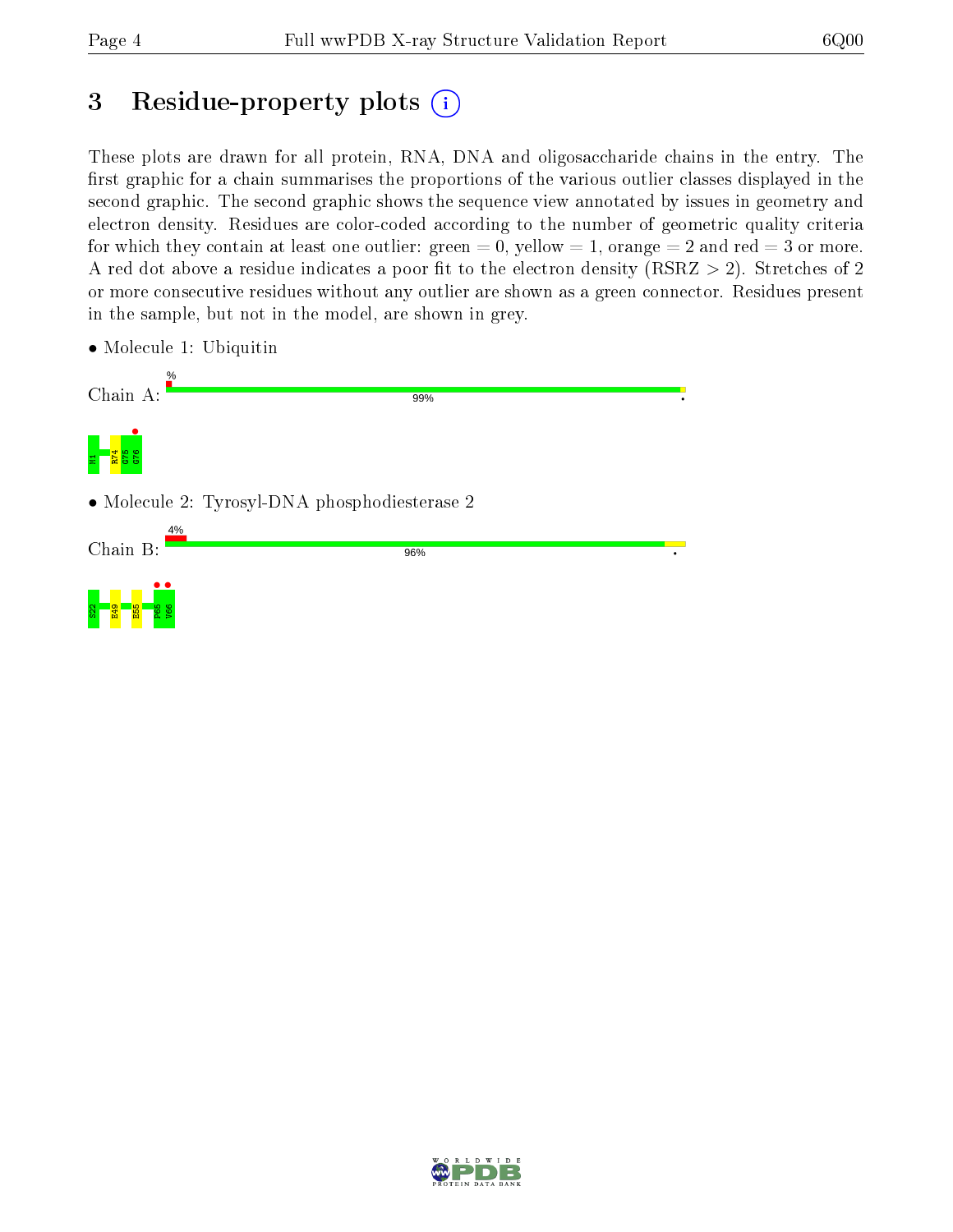## 4 Data and refinement statistics  $(i)$

| Property                                                         | Value                                                    | Source     |
|------------------------------------------------------------------|----------------------------------------------------------|------------|
| Space group                                                      | $\overline{P41}$                                         | Depositor  |
| Cell constants                                                   | $48.74\AA$ $48.74\AA$ $50.42\AA$                         |            |
| a, b, c, $\alpha$ , $\beta$ , $\gamma$                           | $90.00^\circ$<br>$90.00^\circ$<br>$90.00^\circ$          | Depositor  |
| Resolution $(\AA)$                                               | $\overline{28.45 - 0.85}$                                | Depositor  |
|                                                                  | $48.74 - 0.85$                                           | EDS        |
| % Data completeness                                              | $99.4(28.45-0.85)$                                       | Depositor  |
| (in resolution range)                                            | 94.5 (48.74-0.85)                                        | <b>EDS</b> |
| $R_{merge}$                                                      | 0.05                                                     | Depositor  |
| $\frac{R_{sym}}{{}1}$                                            | (Not available)                                          | Depositor  |
|                                                                  | $1.07$ (at 0.85Å)                                        | Xtriage    |
| Refinement program                                               | PHENIX 1.8.4 1496                                        | Depositor  |
|                                                                  | $0.095$ , $0.112$                                        | Depositor  |
| $R, R_{free}$                                                    | 0.096<br>, 0.112                                         | DCC        |
| $\mathrm{R}_{free}$ test set                                     | $5141$ reflections $(5.00\%)$                            | wwPDB-VP   |
| Wilson B-factor $(A^2)$                                          | 10.7                                                     | Xtriage    |
| Anisotropy                                                       | 0.151                                                    | Xtriage    |
| Bulk solvent $k_{sol}(\text{e}/\text{A}^3), B_{sol}(\text{A}^2)$ | $0.39$ , $103.5$                                         | <b>EDS</b> |
| L-test for twinning <sup>2</sup>                                 | $\langle  L  \rangle = 0.50, \langle L^2 \rangle = 0.34$ | Xtriage    |
|                                                                  | $0.012$ for $-h,-1,-k$                                   |            |
|                                                                  | $0.000$ for $-h, l, k$                                   |            |
| Estimated twinning fraction                                      | $0.000$ for $l, -k, h$                                   | Xtriage    |
|                                                                  | $0.013$ for $-l,-k,-h$                                   |            |
|                                                                  | $0.035$ for $h, -k, -l$                                  |            |
| $F_o, F_c$ correlation                                           | 0.99                                                     | <b>EDS</b> |
| Total number of atoms                                            | 2343                                                     | wwPDB-VP   |
| Average B, all atoms $(A^2)$                                     | 14.0                                                     | wwPDB-VP   |

Xtriage's analysis on translational NCS is as follows: The largest off-origin peak in the Patterson function is  $8.87\%$  of the height of the origin peak. No significant pseudotranslation is detected.

<sup>&</sup>lt;sup>2</sup>Theoretical values of  $\langle |L| \rangle$ ,  $\langle L^2 \rangle$  for acentric reflections are 0.5, 0.333 respectively for untwinned datasets, and 0.375, 0.2 for perfectly twinned datasets.



<span id="page-4-1"></span><span id="page-4-0"></span><sup>1</sup> Intensities estimated from amplitudes.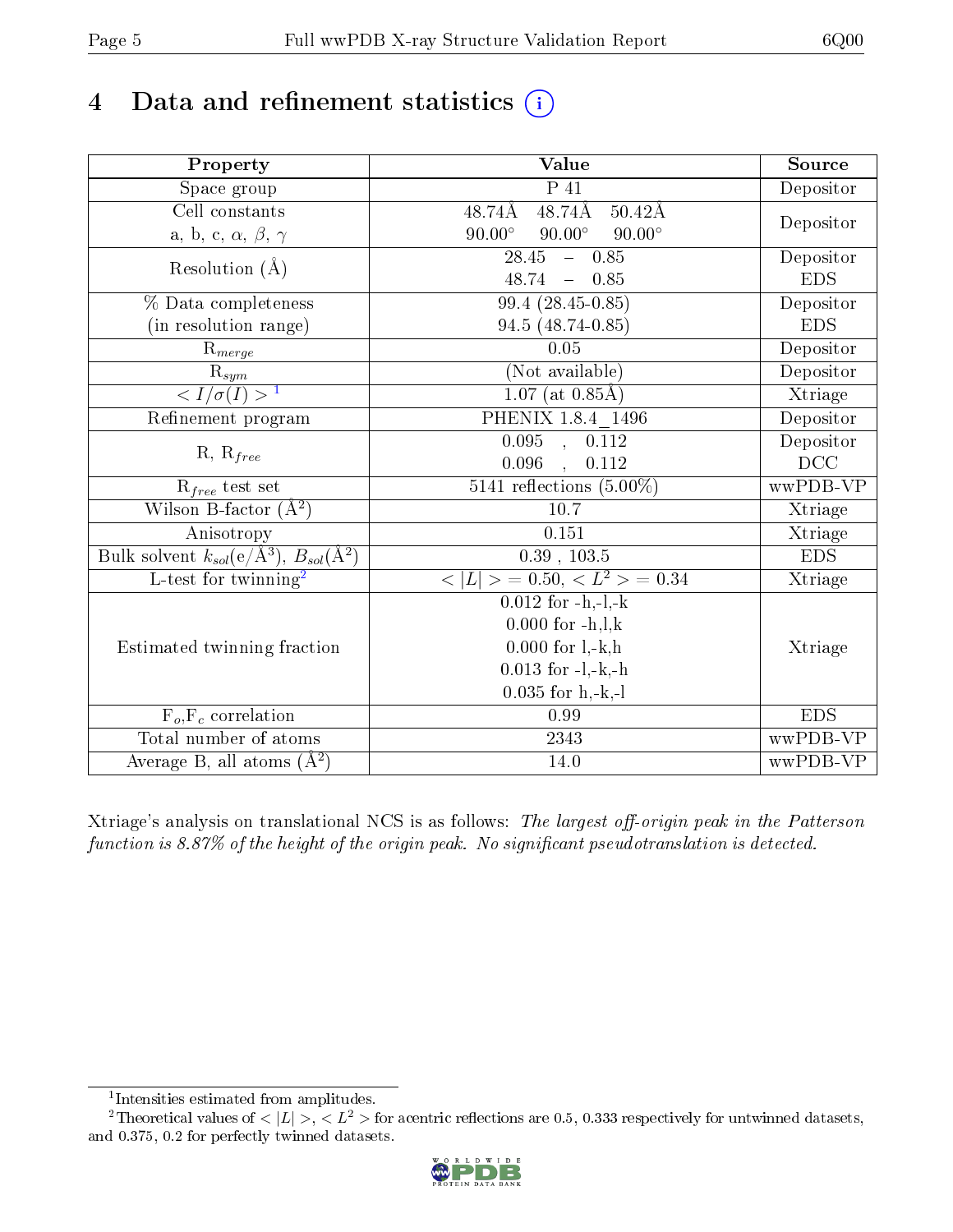## 5 Model quality  $(i)$

## 5.1 Standard geometry  $(i)$

Bond lengths and bond angles in the following residue types are not validated in this section: CSO, K

The Z score for a bond length (or angle) is the number of standard deviations the observed value is removed from the expected value. A bond length (or angle) with  $|Z| > 5$  is considered an outlier worth inspection. RMSZ is the root-mean-square of all Z scores of the bond lengths (or angles).

| Mol | Chain |             | <b>Bond lengths</b> | Bond angles |           |  |
|-----|-------|-------------|---------------------|-------------|-----------|--|
|     |       | <b>RMSZ</b> | $\# Z  > 5$         | RMSZ        | # $ Z >5$ |  |
|     |       | 3.97        | $2/860$ $(0.2\%)$   | 0.73        | 0/1145    |  |
| 9   |       | 0.67        | 0/421               | 0.72        | 0/568     |  |
| AH  | Αll   | 3.28        | 2/1281<br>$(0.2\%)$ | 0.73        | 0/1713    |  |

All (2) bond length outliers are listed below:

|  |       | $\vert$ Mol $\vert$ Chain $\vert$ Res $\vert$ Type $\vert$ Atoms | $Z \parallel$ Observed( $\AA$ )   Ideal( $\AA$ ) |     |
|--|-------|------------------------------------------------------------------|--------------------------------------------------|-----|
|  |       | $74[A]$   ARG   CD-NE   81.27                                    | 2.84                                             | .46 |
|  | 74[B] | $ARG$ CD-NE $81.27$                                              | 2.84                                             | .46 |

There are no bond angle outliers.

There are no chirality outliers.

There are no planarity outliers.

### 5.2 Too-close contacts  $\overline{a}$

In the following table, the Non-H and H(model) columns list the number of non-hydrogen atoms and hydrogen atoms in the chain respectively. The H(added) column lists the number of hydrogen atoms added and optimized by MolProbity. The Clashes column lists the number of clashes within the asymmetric unit, whereas Symm-Clashes lists symmetry related clashes.

| Mol |      | $\mid$ Chain $\mid$ Non-H $\mid$ H(model) $\mid$ |      | $H(added)   Classhes   Symm-Classes$ |
|-----|------|--------------------------------------------------|------|--------------------------------------|
|     | 833  | 495                                              | 816  |                                      |
|     | 412  | 291                                              | 372  |                                      |
|     |      |                                                  |      |                                      |
|     | 202  |                                                  |      |                                      |
|     | 108  |                                                  |      |                                      |
|     | 1557 | 786                                              | 1188 |                                      |

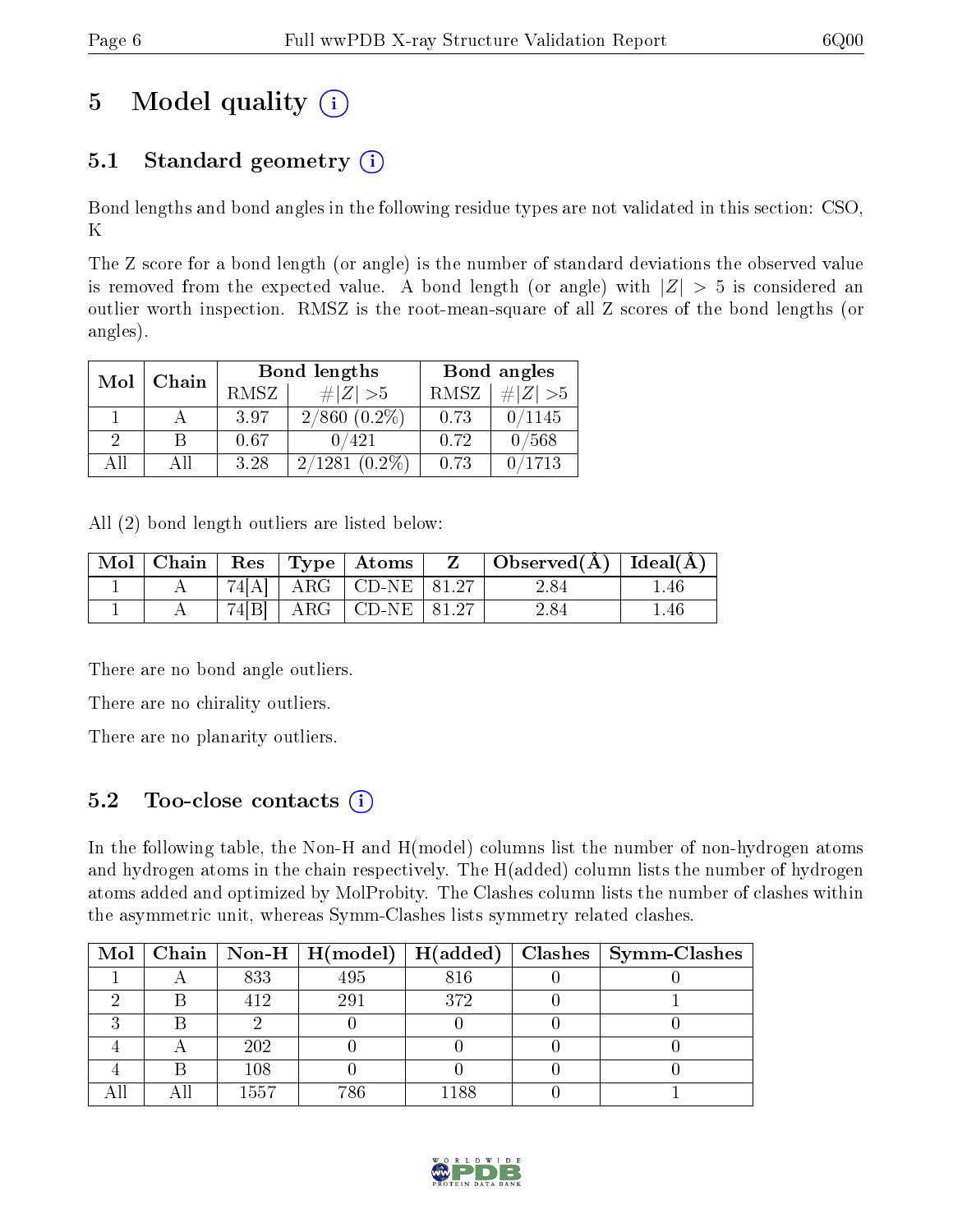The all-atom clashscore is defined as the number of clashes found per 1000 atoms (including hydrogen atoms). The all-atom clashscore for this structure is 0.

There are no clashes within the asymmetric unit.

All (1) symmetry-related close contacts are listed below. The label for Atom-2 includes the symmetry operator and encoded unit-cell translations to be applied.

| Atom-2                     |                            | Interatomic    | `lash         |
|----------------------------|----------------------------|----------------|---------------|
| Atom-1                     |                            | distance $(A)$ | overlap $(A)$ |
| $-2$ :B:49:GLU:HE2 $\perp$ | 2:B:55:GLU:OE1 4  <br>4641 | - 54           | $0.06\,$      |

### 5.3 Torsion angles  $(i)$

#### 5.3.1 Protein backbone  $(i)$

In the following table, the Percentiles column shows the percent Ramachandran outliers of the chain as a percentile score with respect to all X-ray entries followed by that with respect to entries of similar resolution.

The Analysed column shows the number of residues for which the backbone conformation was analysed, and the total number of residues.

| Mol | Chain | Analysed                        | Favoured     | Allowed   Outliers | Percentiles             |
|-----|-------|---------------------------------|--------------|--------------------|-------------------------|
|     |       | $103/76$ $(136\%)$              | $103(100\%)$ |                    | 100 100                 |
|     |       | $51/45$ (113\%)                 | $51(100\%)$  |                    | 100<br>100              |
| All | Αll   | $154/121$ (127\%)   154 (100\%) |              |                    | 100<br>100 <sub>1</sub> |

There are no Ramachandran outliers to report.

#### 5.3.2 Protein sidechains  $(i)$

In the following table, the Percentiles column shows the percent sidechain outliers of the chain as a percentile score with respect to all X-ray entries followed by that with respect to entries of similar resolution.

The Analysed column shows the number of residues for which the sidechain conformation was analysed, and the total number of residues.

| Mol      | Chain | Analysed          | Rotameric   Outliers | Percentiles |     |  |
|----------|-------|-------------------|----------------------|-------------|-----|--|
|          |       | $96/68$ $(141\%)$ | $96(100\%)$          | 100         | 100 |  |
| $\Omega$ |       | $44/36$ (122\%)   | 44 (100\%)           | 100         | 100 |  |
| All      | All   | $140/104$ (135\%) | $140(100\%)$         |             |     |  |

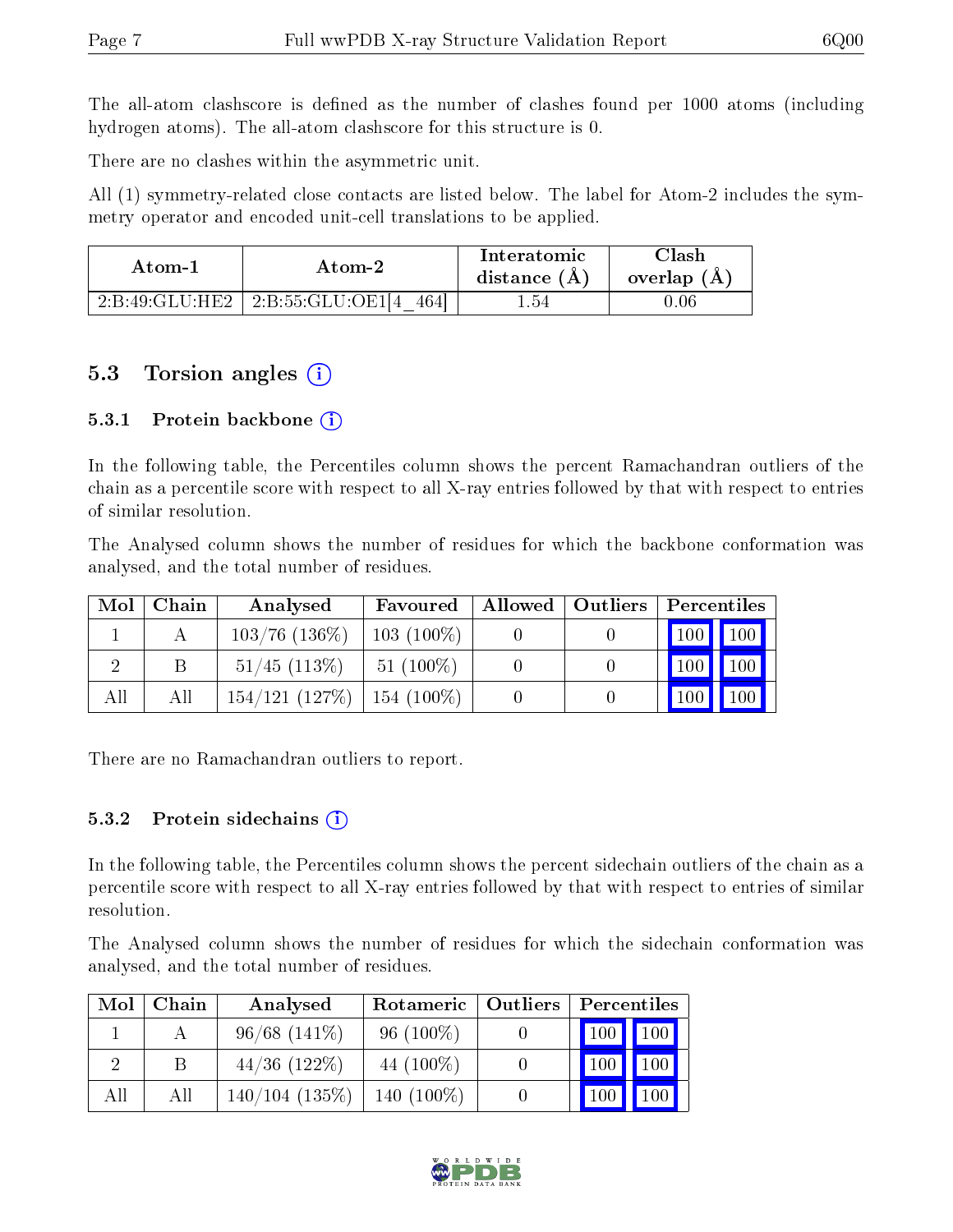There are no protein residues with a non-rotameric sidechain to report.

Some sidechains can be flipped to improve hydrogen bonding and reduce clashes. There are no such sidechains identified.

#### $5.3.3$  RNA  $(i)$

There are no RNA molecules in this entry.

#### 5.4 Non-standard residues in protein, DNA, RNA chains (i)

2 non-standard protein/DNA/RNA residues are modelled in this entry.

In the following table, the Counts columns list the number of bonds (or angles) for which Mogul statistics could be retrieved, the number of bonds (or angles) that are observed in the model and the number of bonds (or angles) that are defined in the Chemical Component Dictionary. The Link column lists molecule types, if any, to which the group is linked. The Z score for a bond length (or angle) is the number of standard deviations the observed value is removed from the expected value. A bond length (or angle) with  $|Z| > 2$  is considered an outlier worth inspection. RMSZ is the root-mean-square of all Z scores of the bond lengths (or angles).

| Mol |                                  | Chain | Res   |      |        | Bond lengths |         |        | Bond angles |     |
|-----|----------------------------------|-------|-------|------|--------|--------------|---------|--------|-------------|-----|
|     | Type                             |       |       | Link | Jounts | RMSZ         | $\# Z $ | Counts | RMSZ        | # Z |
|     | $\mathbb{C}\mathbf{S}\mathbb{C}$ |       | 29 B  |      | 3,5,7  | 0.69         |         | 0.5.8  | 0.00        | -   |
| ↵   | $\csc$                           |       | 29[A] |      | 3,6,7  | 0.58         |         | 0,6,8  | 0.00        |     |

In the following table, the Chirals column lists the number of chiral outliers, the number of chiral centers analysed, the number of these observed in the model and the number defined in the Chemical Component Dictionary. Similar counts are reported in the Torsion and Rings columns. '-' means no outliers of that kind were identified.

| Mol | $\vert$ Type $\vert$ | $\mid$ Chain |       |  | $Res$   Link   Chirals   Torsions | Rings |
|-----|----------------------|--------------|-------|--|-----------------------------------|-------|
|     |                      |              | 29 B  |  | ′4.                               |       |
|     |                      |              | 29[A] |  | $\mathbf{1}$                      |       |

There are no bond length outliers.

There are no bond angle outliers.

There are no chirality outliers.

There are no torsion outliers.

There are no ring outliers.

No monomer is involved in short contacts.

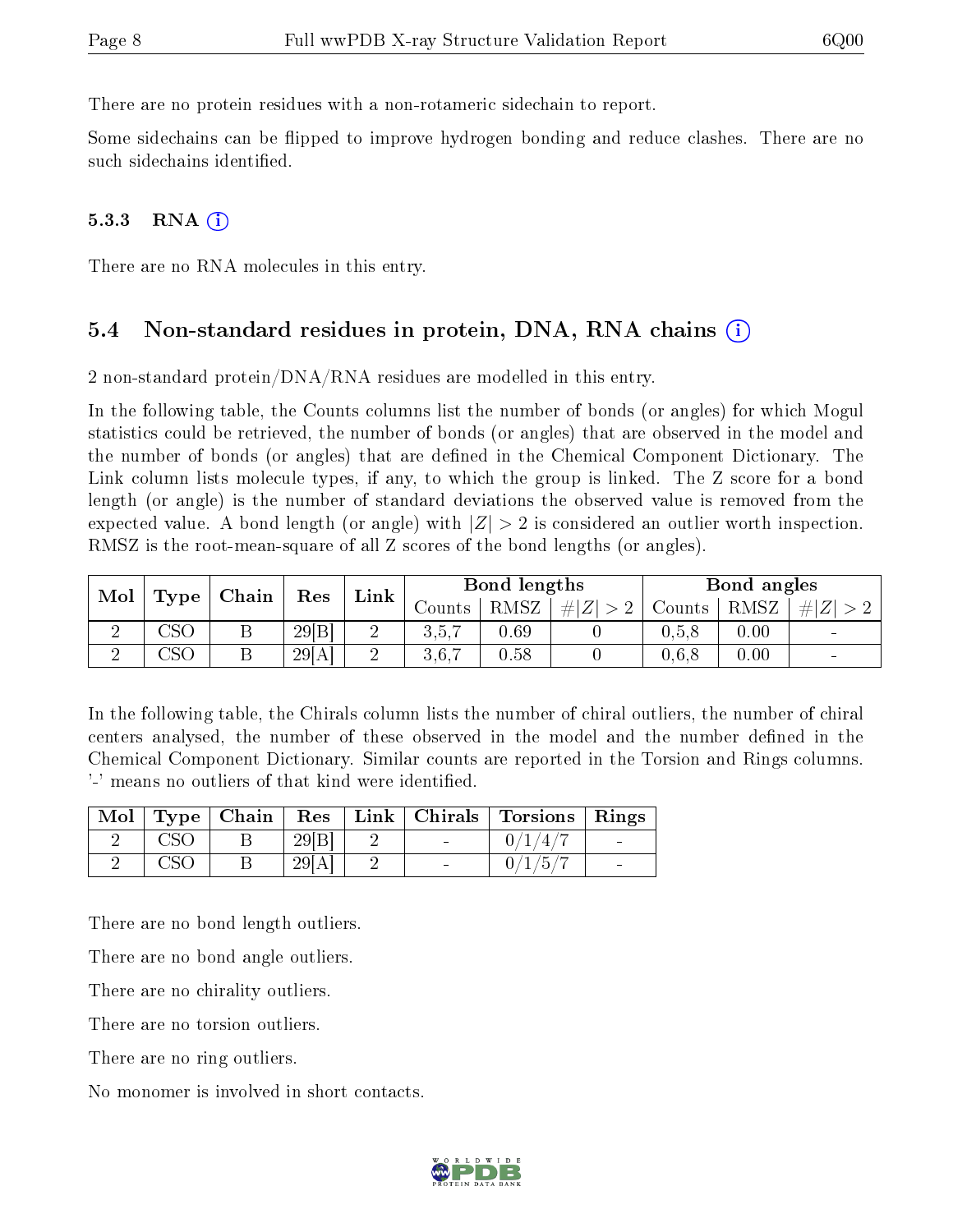#### 5.5 Carbohydrates  $(i)$

There are no monosaccharides in this entry.

#### 5.6 Ligand geometry (i)

Of 2 ligands modelled in this entry, 2 are monoatomic - leaving 0 for Mogul analysis.

There are no bond length outliers.

There are no bond angle outliers.

There are no chirality outliers.

There are no torsion outliers.

There are no ring outliers.

No monomer is involved in short contacts.

#### 5.7 [O](https://www.wwpdb.org/validation/2017/XrayValidationReportHelp#nonstandard_residues_and_ligands)ther polymers (i)

There are no such residues in this entry.

#### 5.8 Polymer linkage issues (i)

There are no chain breaks in this entry.

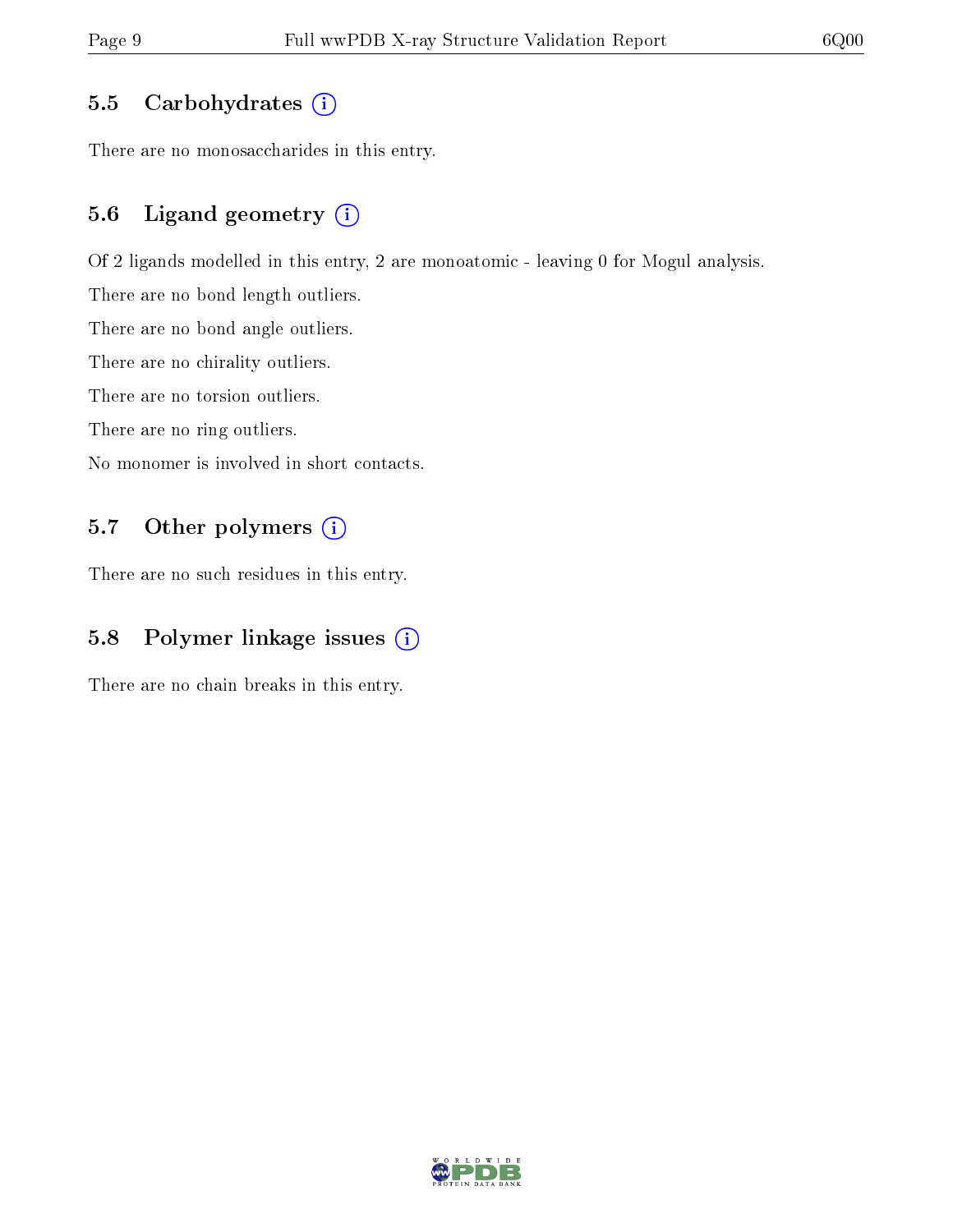## 6 Fit of model and data  $\circ$

### 6.1 Protein, DNA and RNA chains (i)

In the following table, the column labelled  $#RSRZ>2'$  contains the number (and percentage) of RSRZ outliers, followed by percent RSRZ outliers for the chain as percentile scores relative to all X-ray entries and entries of similar resolution. The OWAB column contains the minimum, median,  $95<sup>th</sup>$  percentile and maximum values of the occupancy-weighted average B-factor per residue. The column labelled ' $Q< 0.9$ ' lists the number of (and percentage) of residues with an average occupancy less than 0.9.

| Mol | Chain | Analysed          | $<$ RSRZ $>$ | $\#\text{RSRZ}\text{>2}$    | $\vert$ OWAB( $A^2$ ) $\vert$ | $\rm Q\textcolor{black}{<}0.9$ |
|-----|-------|-------------------|--------------|-----------------------------|-------------------------------|--------------------------------|
|     |       | $76/76$ $(100\%)$ | $-0.80$      | $1(1\%)$ 77<br>61           | 9, 12, 17, 20                 | $1(1\%)$                       |
|     |       | 44/45(97%)        | $-0.69$      | $2(4\%)$<br>33<br><b>22</b> | 7, 9, 18, 37                  |                                |
| All | Αll   | $120/121(99\%)$   | $-0.76$      | $3(2\%)$<br>57<br>40        | 7, 11, 18, 37                 | $(0\%$                         |

All (3) RSRZ outliers are listed below:

| Mol | Chain | $\operatorname{Res}% \left( \mathcal{N}\right) \equiv\operatorname{Res}(\mathcal{N}_{0})\cap\mathcal{N}_{1}$<br><b>Type</b> |            | <b>RSRZ</b> |
|-----|-------|-----------------------------------------------------------------------------------------------------------------------------|------------|-------------|
|     |       | 66                                                                                                                          | VAL.       | 7.3         |
|     |       | 65                                                                                                                          | <b>PRO</b> | 4 O         |
|     |       | 76I                                                                                                                         | GH.        |             |

### 6.2 Non-standard residues in protein, DNA, RNA chains (i)

In the following table, the Atoms column lists the number of modelled atoms in the group and the number defined in the chemical component dictionary. The B-factors column lists the minimum, median,  $95<sup>th</sup>$  percentile and maximum values of B factors of atoms in the group. The column labelled  $Q< 0.9$  lists the number of atoms with occupancy less than 0.9.

|     | $\mid$ Mol $\mid$ Type $\mid$ Chain $\mid$ |       |     |          |      | $\parallel$ Res $\parallel$ Atoms $\parallel$ RSCC $\parallel$ RSR $\parallel$ B-factors(A <sup>2</sup> ) $\parallel$ Q<0.9 |  |
|-----|--------------------------------------------|-------|-----|----------|------|-----------------------------------------------------------------------------------------------------------------------------|--|
| CSO |                                            | 29 B  | 6/8 | $1.00\,$ | 0.03 | 8, 10, 14, 14                                                                                                               |  |
| CSO |                                            | 29[A] | 7/8 | 00.1     | 0.03 | 7,8,10,15                                                                                                                   |  |

#### 6.3 Carbohydrates (i)

There are no monosaccharides in this entry.